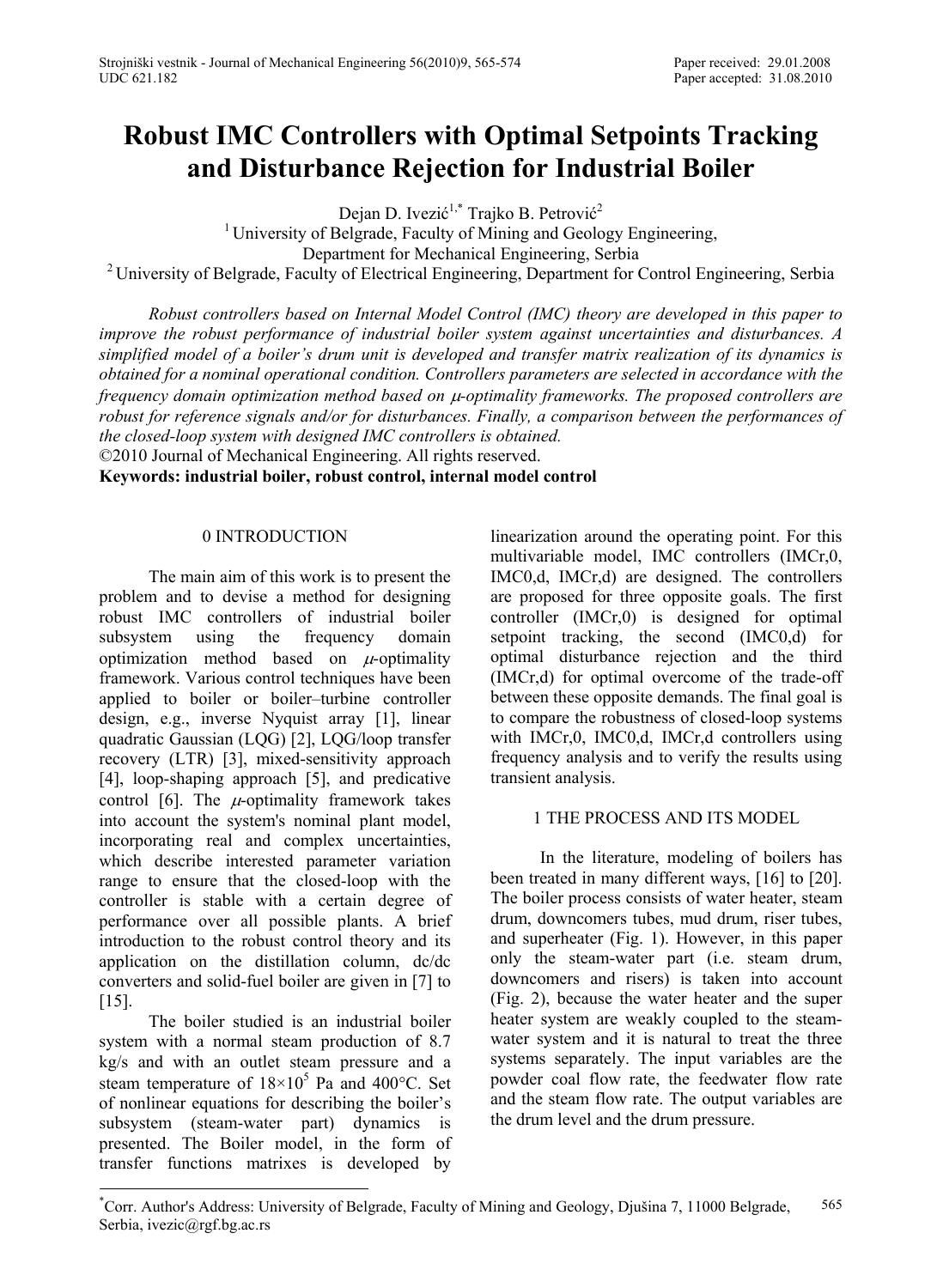

Fig. 1. *Industrial boiler system* 



Fig. 2. *A simplified description of the steam-water part of the boiler system* 

The mass balance of the water in the drum determines the dynamics of the water mass:

$$
\frac{d}{dt}V_{dw} = \frac{1}{\rho_{dw}}((1 - X_0)M_0 + M_w - M_{dow}).
$$
 (1)

The drum water level is given by:

$$
V_d - V_{dw} = A_d h_d \t{,} \t(2)
$$

where  $V_d$  is the reference volume of water in the drum at nominal point.

The mass flow rate of steam condensing in the drum is neglected, that is:

$$
\frac{d}{dt}(V_{dw}\rho_{dw}) \approx \rho_{dw}\frac{d}{dt}V_{dw}.
$$
 (3)

The dynamics of the steam density is taken from the mass balance in the drum:

$$
\frac{d}{dt}(V_{ds}\rho_{ds}) \approx X_0 M_0 - M_s \,. \tag{4}
$$

As the volume of the drum is constant, an increase of steam volume results in a decrease of water volume and vice versa:

$$
\frac{d}{dt}V_{ds} + \frac{d}{dt}V_{dw} = 0.
$$
 (5)

A combination of Eqs. (1) and (4) gives:

$$
\frac{d}{dt}\rho_{ds} = \frac{1}{V_{dt} - V_{dw}}[(M_0 + M_w - M_{dow} - M_s) + \\ + \frac{(\rho_{ds} - \rho_{dw})}{\rho_{dw}} \frac{d}{dt}V_{dw}].
$$
\n(6)

From the steam table, for known *ρds*, it is possible to find a corresponding drum pressure.

The water in the drum is not in the saturation state, and the energy balance is:

$$
\frac{d}{dt}(\rho_{dw}V_{dw}H_{dw}) = M_0(1 - X_0)H_{rw} - M_{dw}H_{dw} + M_wH_{ewo}.
$$
\n(7)

It is presumed that the feedwater temperature is constant, i.e.  $H_{evo}$  = const. This is a rational proposition as the water heater has its own control system. The combination with Eq. (1) gives the dynamics of the drum water enthalpy:

$$
\rho_{dw} V_{dw} \frac{d}{dt} H_{dw} = M_0 (1 - X_0)(H_{rw} - H_{dw}) + M_w (H_{ewo} - H_{dw}).
$$
\n(8)

Water density, *ρdw* is determined with an assumption of a saturation condition and *ρdw* is then the function of drum pressure.

The energy balance of the steam-water mixture in the raisers is:

$$
\frac{d}{dt}(\rho_{rm}H_{rm})V_r = M_{dow}H_{dow} ++Q_{rw} - M_0(H_{rw} + X_0r).
$$
\n(9)

*Hrw* and *r* (evaporation heat) are functions of drum pressure. Heat flow to the risers is assumed to be a function of the powder coal flow rate:

$$
Q_{rw} = k_{rw} M_{coal} \tag{10}
$$

The enthalpy of steam-water mixture is a function of the steam quality:

$$
H = H_{rw} + (H_{rs} - H_{rw})X.
$$
 (11)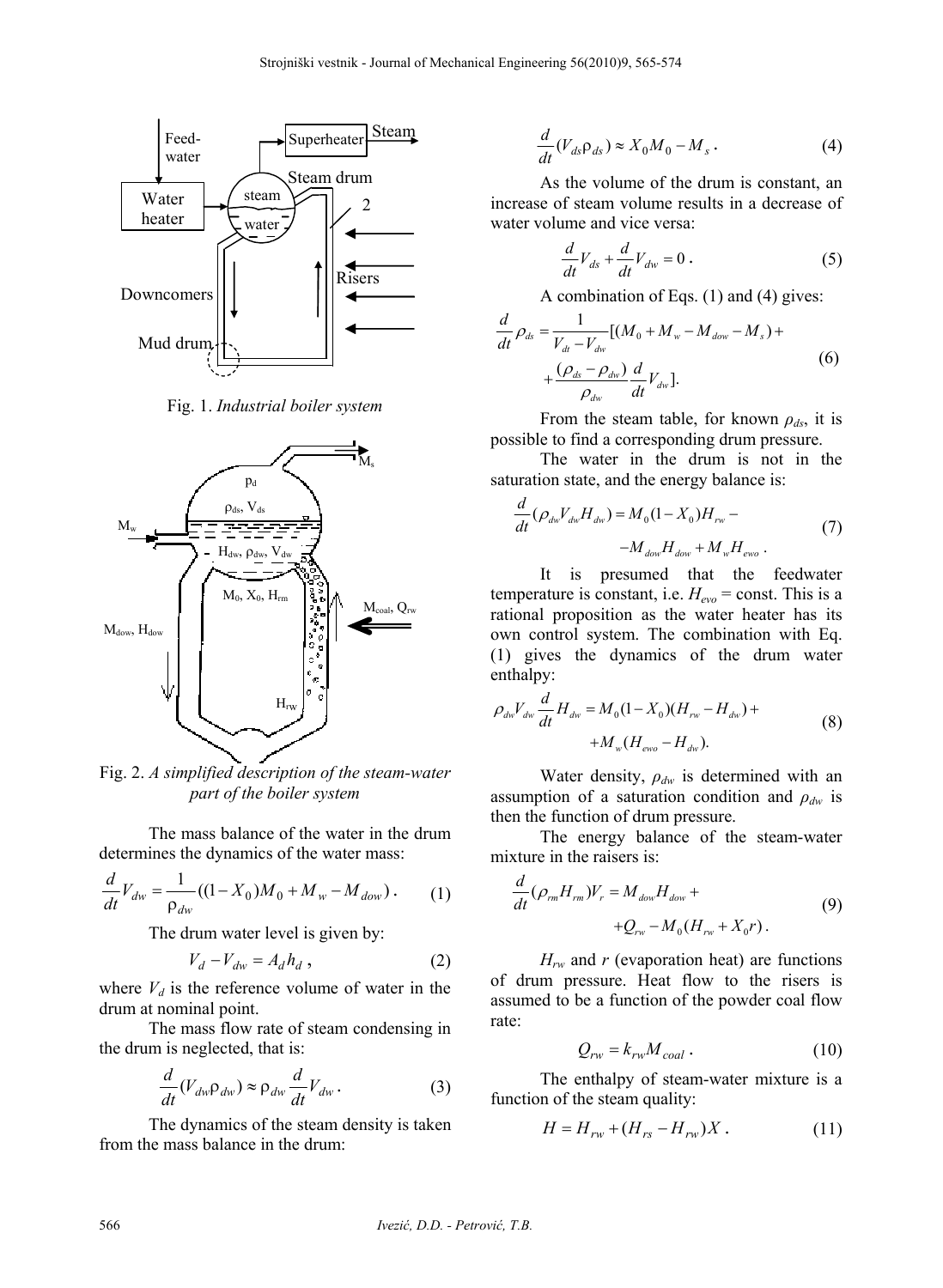*Hrs* is a function of the drum pressure and if steam quality is considered as linearly distributed along the raisers, the average enthalpy in raisers is:

$$
H_{rm} = H_{rw} + \frac{rX_0}{2} \,. \tag{12}
$$

Eq. (9) can now be written as:

$$
\frac{d}{dt}H_{rm} = \frac{1}{V_{r}\rho_{rm}}[Q_{rw} - M_{dow}(H_{rm} - H_{dow}) - M_{0}r\frac{X_{0}}{2}].
$$
\n(13)

The density of the steam-water mixture is given by:

$$
\frac{1}{\rho_{rm}} = \frac{1}{\rho_{rw}} + X(\frac{1}{\rho_{rs}} - \frac{1}{\rho_{rw}}). \tag{14}
$$

Mass flow rate in downcomers is shown by the Bernouli's equation:

$$
M_{dow} = k_c \sqrt{\rho_{dw} - \rho_{rm}}, \qquad (15)
$$

where  $k_c$  represents the inverse of the circulation losses.

Steam-water flow at the top of the risers (*M0*) can be obtained from mass and energy balance of the risers. To simplify, it is assumed that it can be approximated by the empiric expression:

$$
M_0 = M_{dow} - \Delta M_0 + k_1 M_{oil} + k_3 M_s, \qquad (16)
$$

where  $\Delta M_0$  is transient contribution to  $M_0$ :

$$
\frac{d}{dt}\Delta M_0 = \frac{1}{T} \left[ k_1 M_{oil} + k_2 M_s - \Delta M_0 \right],
$$
 (17)

where time  $(T)$  and gain  $(k_1, k_2)$  factors are load dependent, and can be estimated from plant recordings.

The set of nonlinear Eqs.  $(1)$ ,  $(6)$ ,  $(8)$ ,  $(13)$ and (17) presents state space description of the industrial boiler subsystem. The state vector's elements are:  $h_d$  – drum water level;  $H_{dw}$  – drum water enthalpy;  $\rho_{ds}$  – drum steam density;  $H_{rm}$  – average enthalpy of steam-water mixture in risers;  $\Delta M_0$  – transient contribution to the steam-water flow rate in risers.

Transfer matrix, as a description of boiler subsystem dynamics is obtained by linearization for nominal working conditions, given in Table 1.

$$
y = \widetilde{P}(s)u + P_d d \t{,} \t(18a)
$$

Table 1. *Boiler's working conditions*

| <b>Steam drum</b>             |                                                |                   |  |
|-------------------------------|------------------------------------------------|-------------------|--|
| Input water flow rate         | $M_w$ [kg/s]                                   | 8.7               |  |
| Input water enthalpy          | $H_{ewo}$ [kJ/kg]                              | 463               |  |
| Water level                   | $h_d$ [m]                                      | 0.75              |  |
| Volume                        | $V_d$ [m <sup>3</sup> ]                        | 9.54              |  |
| Water surface size            | $A_d$ [m <sup>2</sup> ]                        | 8.10              |  |
| Water volume                  | $V_{dw}$ [m <sup>3</sup> ]                     | 4.76              |  |
| Pressure                      | $p_d$ [Pa]                                     | $20.10^{5}$       |  |
| Water density                 | $\rho_{\scriptscriptstyle{dw}}\,[\rm{kg/m^3}]$ | 849.90            |  |
| Water temperature             | $T_{dw}$ [°C]                                  | 212.37            |  |
| Water enthalpy                | $H_{dw}$ [kJ/kg]                               | 908.5             |  |
| Steam density                 | $\rho_{\rm ds} \, [{\rm kg/m^3}]$              | 10.04             |  |
| Steam flow rate               | $M_s$ [kg/s]                                   | 8.70              |  |
| <b>Downcomers</b>             |                                                |                   |  |
| Water enthalpy                | $H_{dow}$ [kJ/kg]                              | 2,100             |  |
| Water flow rate               | $M_{dow}$ [kg/s]                               | 0.18              |  |
| <b>Risers</b>                 |                                                |                   |  |
| Water enthalpy                | $H_{rw}$ [kJ/kg]                               | 2,100             |  |
| Steam quality                 | $X_0$ [kg/kg]                                  | 0.75              |  |
| Volume                        | $V_r$ [m <sup>3</sup> ]                        | $0.03 \times 300$ |  |
| Mixture enthalpy              | $H_{rm}$ [kJ/kg]                               | 2,326             |  |
| Mixture flow rate             | $M_0$ [kg/s]                                   | 0.18              |  |
| <b>Transient contribution</b> | $\Delta M_0$ [kg/s]                            | 0.11              |  |
| Heat flow                     | $Q_{rw}$ [kW]                                  | 16,208            |  |
| Coal flow rate                | $M_{coal}$ [kg/s]                              | 1.866             |  |

$$
\widetilde{P}(s) = \begin{bmatrix} \frac{0.048s}{\Delta(s)} & \frac{1.119s^2 - 0.8247s}{1000 \cdot \Delta(s)}\\ -\frac{0.386s}{\Delta(s)} & \frac{1.92s^2 - 1.71s + 0.2007}{1000 \cdot \Delta(s)} \end{bmatrix}, \quad (18b)
$$

$$
\Delta(s) = 100s^3 + 10.8s^2 + 0.08s, \qquad (18c)
$$

$$
P_d(s) = \left[\frac{\frac{-0.0002437}{s + 0.008}}{0.0409(s - 0.006)}\right],
$$
 (18d)

The following notations are used:

**Output vector**  $y = [y_1 y_2]^T$  $y_1 - p_d$ , drum pressure;  $y_2 - h_d$ , drum-water level; **Input vector**  $u = [u_1 u_2]^T$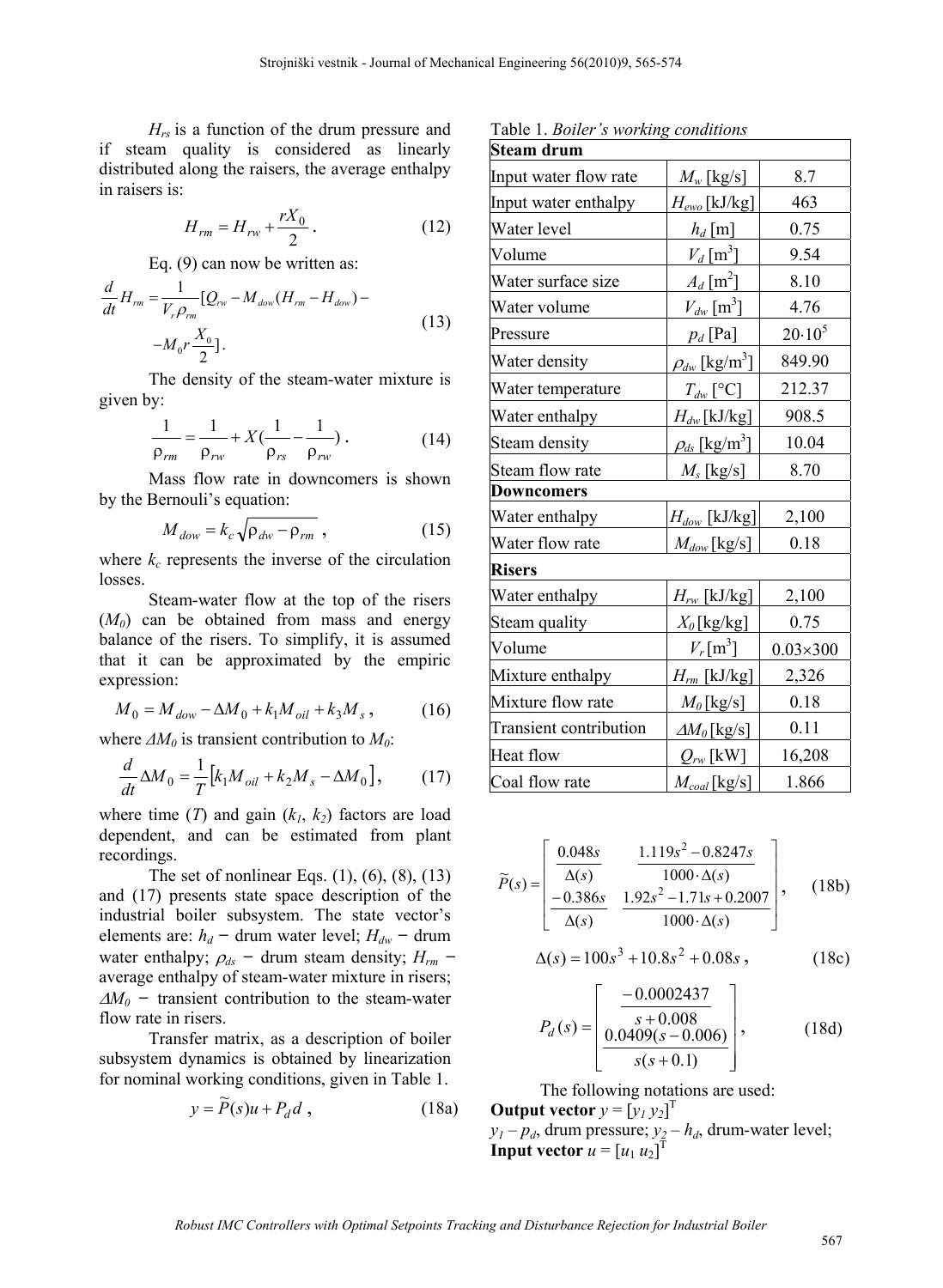$u_1 - M_{coal}$ , fuel flow rate;  $u_2 - M_w$ , water flow rate; **Distrubance** 

 $d - M_s$ , steam flow rate.

The goal of the control law is to generate  $u_1$  and  $u_2$  so that it maintains  $y_1$  and  $y_2$  close to setpoint  $r = [y_{1ref} \ y_{2ref}]^T$  and insensitive to disturbance *d*.

### 2 THE MODEL UNCERTAINTY

The description of the model uncertainty arises from the fact that process plant operates with certain flow rates (coal and water) on its inputs. Changes on inputs are effected by servocontrolled valves, which rely on the measurement of the flow. Existing of 1% error in flow measure produces 10% error in required variation [8]. Thus, our plant model, which describes changes about some operating point is subject to errors of up to 10% on each input channel. Since the error on each input channel is independent of the others, the suitable representation of the disagreement between the real plant *P* and model *P* is described by a multiplicative input perturbation *L* and structured model uncertainty  $\alpha$  . The matrix of multivariable model  $\tilde{P}$ .

$$
P = \tilde{P}(I + L) = \tilde{P}(I + l_u \Delta_u), \quad \bar{\sigma}(\Delta_u) \le 1.
$$
 (19)

 $l_u$  = diag(*l, l*),  $l = 0.1$ , represents the uncertainty weighted operator (the frequency dependent magnitude bound of  $\Delta_u$ ) and  $\Delta_u$  = diag ( $\Delta_l$ ,  $\Delta_2$ ) is unknown unity norm bounded block diagonal perturbation matrix that reflects the structure of the uncertainty. Also, such description of uncertainty covers the neglected heat capacity of the riser metal, i.e. it was included in the uncertainty of fuel flow.

## 3 THE PERFORMANCE OBJECTIVE

The sensitivity weighting operator  $W_p$  is selected by a designer to give a preferred shape to the sensitivity operator *E*. The feedback system satisfies robust performance if the  $\infty$ -norm of the weighted sensitivity operator is unity bounded for any perturbation  $\Delta_u$  of the plant:

$$
\left\|W_{p}E\right\|_{\infty} = \sup_{\omega} \overline{\sigma}(W_{p}E) < 1 \text{, for any } \Delta_{u}. \tag{20}
$$

The required limiting values of the closedloop time constant of the closed-loop system give the following term of weighted sensitivity operator:

$$
W_p = 0.25 \frac{50s + 1}{50s} I.
$$
 (21)

The weight (21) implies that we require an integral action  $(W_p(0) = \infty)$  and allow an amplification of disturbances at high frequencies by a factor four at most  $(W_p(\infty) = 0.25)$ . A particular sensitivity function, which matches the performance bound (21) exactly for low frequencies, is

$$
E = \frac{200s}{200s + 1} I
$$
 (22)

This corresponds to a first order response with time constant 200 s.

## 4 IMC IN THE  $\mu$ -OPTIMALITY FRAMEWORK

The IMC structure developed [7] as an alternative to the classic feedback structure. Its main advantage is that closed-loop stability is guaranteed simply by choosing a stable IMC controller. This concept is based on an equivalent transformation of the standard feedback structure into IMC structure shown in Fig. 3a.

The synthesis and analysis of robust IMC controllers, based on the structured singular value approach, impose a forming interconnection matrix by rearrangement of the block diagram of the IMC control structure shown in Fig. 3a in general *G*- $\Delta$  form (Fig. 3b) necessary for  $\mu$ analysis.

The interconnection matrix *G* in Fig. 3b is partitioned into four blocks consistent with the dimensions of the two input and the two output vectors:

$$
G = \begin{bmatrix} G_{11} & G_{12} \\ G_{21} & G_{22} \end{bmatrix} .
$$
 (23)

The input vector of *G* consists of the outputs from the uncertainty block  $\Delta$ <sub>*u*</sub> and the desired external input *v* (setpoints, disturbance or both). The output vector of *G* is formed by the inputs to the uncertainty block  $\Delta$ <sub>*u*</sub> and the weighted error *e'*.

Form of matrix Δ is:

$$
\Delta = \begin{bmatrix} \Delta_u & 0 \\ 0 & \Delta_p \end{bmatrix}, \tag{24}
$$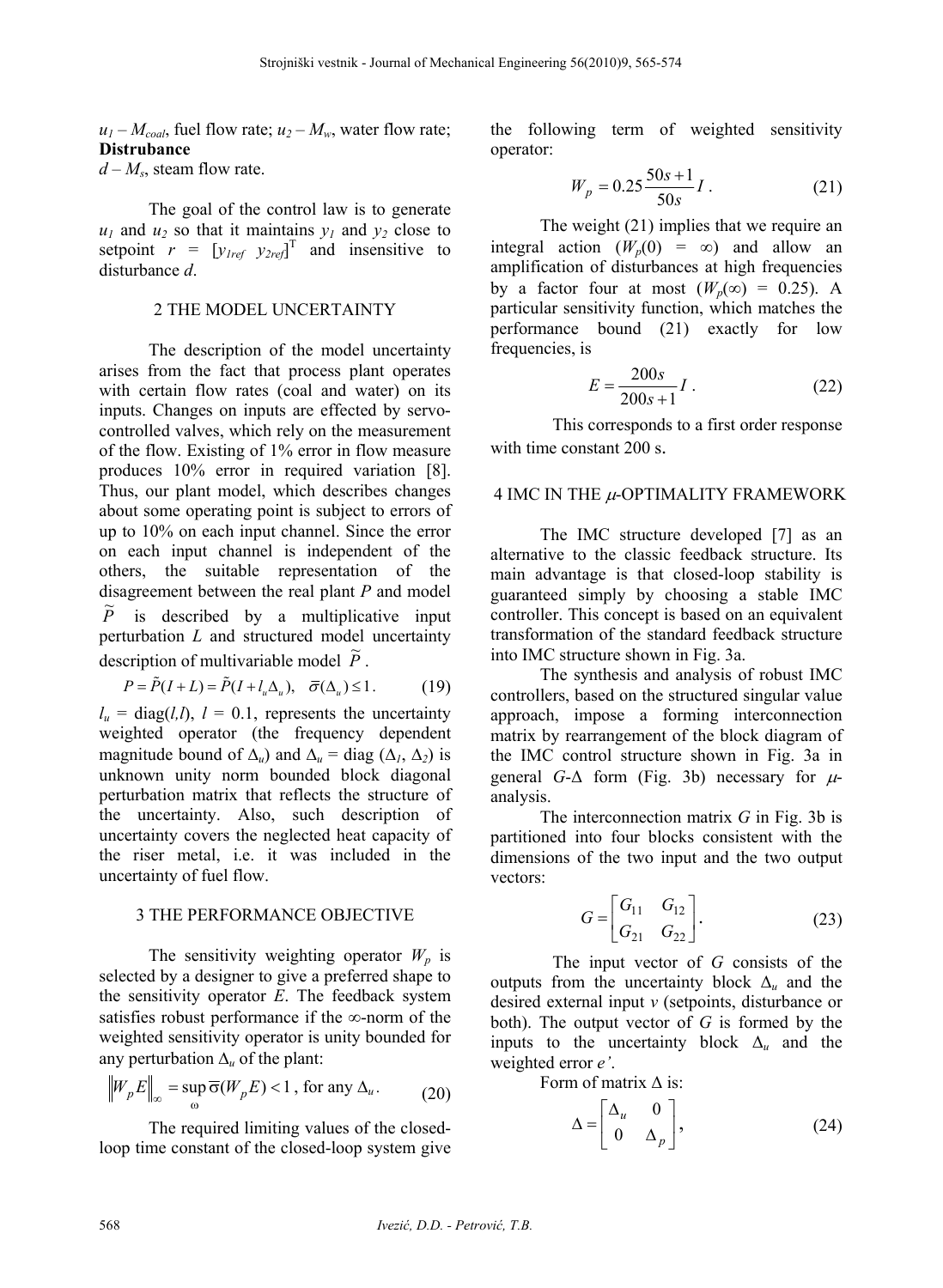

Fig. 3. *The block diagram of IMC control structure a) and G-Δ form; b) in accordance with -optimality framework*

where  $\Delta$ <sub>*p*</sub> is a full unity norm bounded matrix  $\overline{\sigma}(\Delta_n) \leq 1$ .

The  $\mu$ -optimality framework adopts measures of robust stability (RS) and robust performance (RP) as suitable objectives [7] and [10], which define the performance of the multivariable feedback system in the presence of structured uncertainty:

$$
RS = \|rs(\omega)\|_{\infty} = \|G_{11}\|_{\mu_{\Delta}} = \sup_{\omega} \mu_{\Delta}(G_{11}) < 1 \tag{25}
$$

$$
RP = ||rp(\omega)||_{\infty} = ||G||_{\mu_{\Delta}} = \sup_{\omega} \mu_{\Delta}(G) < 1 \tag{26}
$$

The operator  $\mu_{\Delta}$  is a structured singular value ( $\mu$ -norm) computed according to the blockdiagonal structure of  $\Delta$  [7], [8] and [10]  $\mu$ -norm is the natural extension of  $\infty$ -norm when both the bound and the structure of model uncertainty are known. The upper bound of  $\mu_{\Lambda}(G)$  is defined as

$$
\mu_{\Lambda}(G) \le \inf_{D} \overline{\sigma}(DGD^{-1}),\tag{27}
$$

where *D* is any real positive diagonal matrix with the structure  $diag(d_iI_i)$  where each block (i.e., the size of  $I_i$ ) is equal to the size of the blocks  $\Delta_i$ .

Ideally, the goal is to find a controller *C* that satisfies Eqs.  $(25)$  and  $(26)$ . These objectives ensure stability and performance of the closedloop system in the presence of all expected uncertainties. The demand is not always reachable, especially with controllers of simple structure. The convenient objective for the synthesis of the robust controller *C* using  $\mu$ -norm is

$$
\min_C \left\| G \right\|_{\mu_\Delta},\tag{28}
$$

with constrain:

$$
\|G_{11}\|_{\mu_{\Delta}} < 1. \tag{29}
$$

Thus, the optimal controller minimizes the performance index RP, i.e. the  $\infty$ -norm of the weighted sensitivity operator for all possible plants.

## 5 THE OPTIMAL PERFORMANCE

The design of the robust IMC controller is a two-step design procedure. In the first step it is assumed that the model is perfect  $(P = \tilde{P})$  and an optimal controller  $\tilde{O}$ that minimizes a performance objective is designed. It is implied that an  $H_2$ -optimal (minimum variance) controller should be selected, which minimizes the nominal performance, i.e. the 2-norm of the weighted nominal sensitivity operator  $\tilde{E}$ .

$$
\min_{\tilde{Q}} \left\| W_p \tilde{E} \right\|_2 = \min_{\tilde{Q}} \left\| W_p (I - \tilde{P} \tilde{Q} \right\|_2. \tag{30}
$$

As the nominal plant  $\tilde{P}$  is stable but the nonminimum phase transfer function, it has to be factored into a stable all pass portion  $P_A$  and a minimum phase portion  $P_M$  such that:

$$
P = P_A P_M. \tag{31}
$$

The controller  $\tilde{Q}$  that solves Eq. (30) satisfies [7]:

$$
\tilde{Q} = P_M^{-1} W_p^{-1} \{ W_p P_A^{-1} \}.
$$
 (32)

Here the operator  $\{\cdot\}$  denotes that after a partial fraction expansion of the operand all terms involving the poles of  $P_A^{-1}$  are omitted.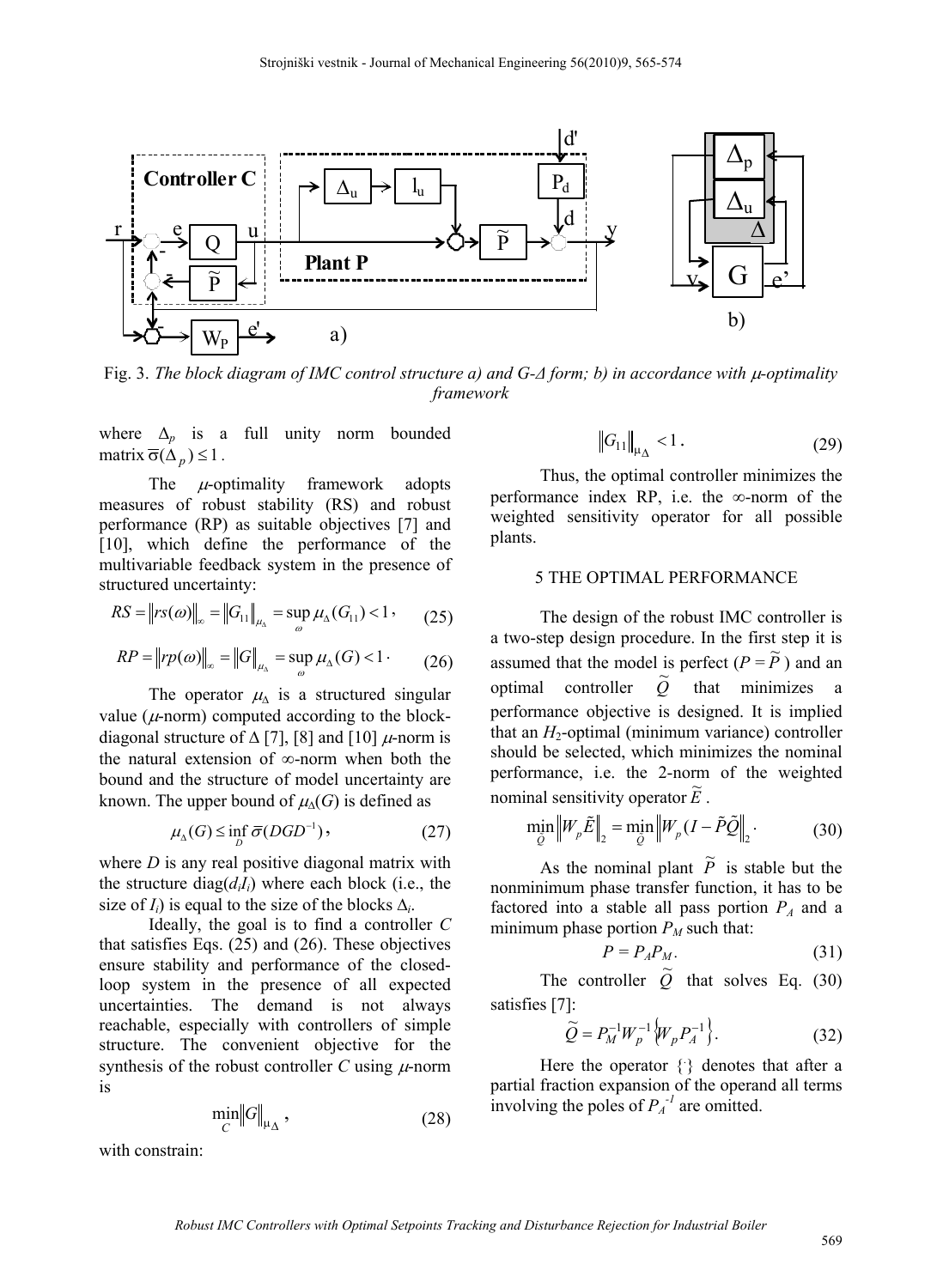In the second step of the algorithm,  $\tilde{Q}$  has to be augmented by a low-pass filter *F* for robustness:

$$
Q = \widetilde{Q}F \ . \tag{33}
$$

The structure of *F* is predetermined and the parameters should be selected in order to minimize the *RP* measure.

In this approach the following definitions of the nominal sensitivity operator  $\tilde{E}$  are adopted, according to choices of appropriate inputs of the system. The transfer function of nominal sensitivity operator  $E_{r,0}$  referring to setpoints ( $v=r$ ),  $\widetilde{E}_{0,d}$  referring to disturbance (*v*=*d*), and  $\widetilde{E}_{r,d}$  referring to all inputs  $v=(r^T, d^T)^T$ are defined in the following terms:

$$
\widetilde{E}_{r,0} = (I - \widetilde{P}Q) = \widetilde{E}, \qquad (34)
$$

$$
\widetilde{E}_{0,d} = -(I - \widetilde{P}Q)P_d = -\widetilde{E}P_d ,\qquad (35)
$$

$$
\tilde{E}_{r,d} = (I - \tilde{P}Q)\left[I - P_d\right] = -\tilde{E}\left[I - P_d\right].\tag{36}
$$

,0  $\widetilde{E}_{r,0}$  is adopted for optimal setpoint tracking,  $\widetilde{E}_{0,d}$  for optimal disturbance rejection  $\widetilde{E}_{r,d}$  is adopted to optimal overcome of the tradeoff between setpoint tracking and disturbance rejection.

The corresponding interconnection matrix  $G_{r,0}$ ,  $G_{0,d}$  and  $G_{r,d}$  referring to sensitivity operators (34), (35) and (36) are obtained as follows:

$$
G_{r,0} = \begin{bmatrix} -Q\widetilde{P}l_u & Q \\ -W_p\widetilde{E}\widetilde{P}l_u & W_p\widetilde{E} \end{bmatrix},
$$
(37)

$$
G_{0,d} = \begin{bmatrix} -Q\widetilde{P}l_u & -QP_d \\ -W_p\widetilde{E}\widetilde{P}l_u & W_p\widetilde{E}P_d \end{bmatrix},
$$
(38)

$$
G_{r,d} = \begin{bmatrix} -Q\widetilde{P}l_u & Q & -QP_d \\ -W_p\widetilde{E}\widetilde{P}l_u & W_p\widetilde{E}W_p\widetilde{E}P_d \end{bmatrix}.
$$
 (39)

The optimal design problem is:

$$
\min_{Q} \left\| G \right\|_{\mu_{\Delta}},\tag{40}
$$

with constraint on robust stability:

$$
\left| \mathcal{Q} \widetilde{P} l_u \right|_{\mu_\Delta} < 1. \tag{41}
$$

### 6 THE IMC FILTER

The structure of filter *F* is fixed and with a few tuning parameters adjusted to obtain desired robustness properties Eqs. (40) and (41). If the zero steady-state error for step inputs is required, then it is necessary that  $F(s=0)=I$ . The simple filter with a unity steady-state gain and with four tuning parameters is:

$$
F = \begin{bmatrix} \frac{(k_1s + 1)^n}{(k_2s + 1)^{n+2}} & 0\\ 0 & \frac{(k_3s + 1)^n}{(k_4s + 1)^{n+2}} \end{bmatrix},
$$
(42)

where  $k_1$ ,  $k_2$ ,  $k_3$  and  $k_4$  are the filter's tuning parameters and the n selected is large enough to make *Q* proper. In this case  $n = 1$  is selected and the corresponding controller *Q* is:

$$
Q = \widetilde{Q} \begin{bmatrix} \frac{k_1 s + 1}{(k_2 s + 1)^3} & 0\\ 0 & \frac{k_3 s + 1}{(k_4 s + 1)^3} \end{bmatrix} .
$$
 (43)

### 7 IMC CONTROLLER DESIGN

The controllers (43) are designed using [21] and [22]. The measures of performance of the closed-loop system *rp* with all here designed controllers, using  $G_{r,0}$ ,  $G_{0,d}$  and  $G_{r,d}$  respectively are computed and shown in Fig. 4. The values of robust stability (*RS*) and robust performance (*RP*) are given in Table 2.

Table 2. *Performance and stability measures of closed-loop system with IMC controllers*

| Controller  |        | n 1        |        | $\mathbf{r}$ | RS        | RP(G)<br>$(\mathbf{U}_{r,0})$ | $RP(G_{0,d})$ | $RP(G_{r,d})$ |
|-------------|--------|------------|--------|--------------|-----------|-------------------------------|---------------|---------------|
| $IMC_{r,0}$ | 12.10  | 4.33       | 16.64  | 3.64         | 0.19      | 0.97                          | 9.60          | 6.81          |
| $IMC_{0,d}$ | 300.86 | 27.87      | 213.23 | 44.48        | $_{0.50}$ | 2.74                          | 0.61          | 2.74          |
| $IMC_{r,d}$ | 82.28  | 2.76<br>72 | 195.10 | 40.37        | 0.25      | 1.28                          | 2.24          | 1.34          |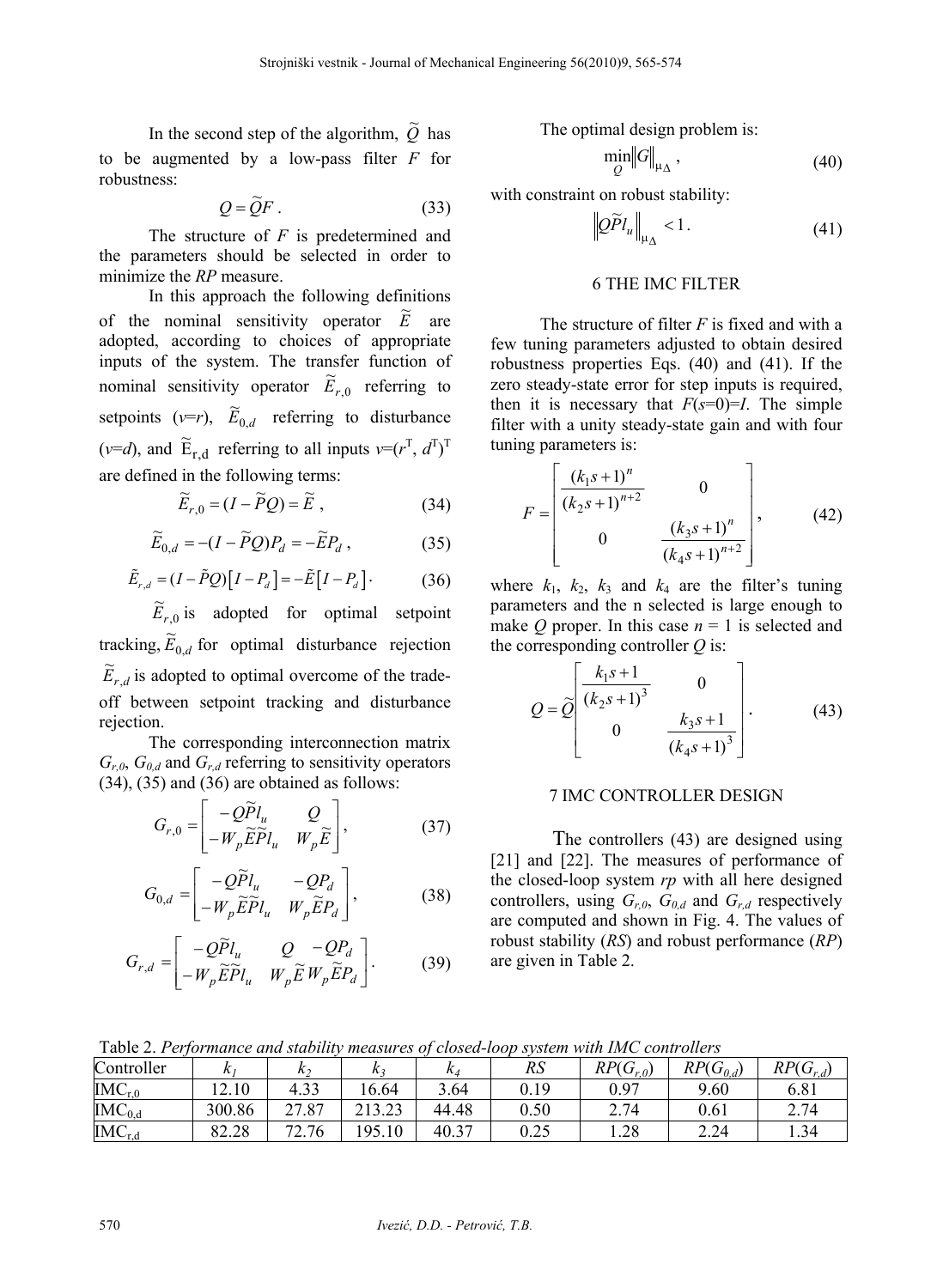

Fig. 4. *Frequency responses of rp(* $\omega$ *) evaluating for a)*  $G_{r,0}$ ; *b)*  $G_{0,d}$ ; *c)*  $G_{r,d}$ 

It is evident that robust stability condition is satisfied for all the proposed controllers. According to the interconnection matrix used for robust performance determination, optimal results are obtained with different controllers, i.e.  $IMC_{r0}$ is optimal for  $RP(G_{r,0})$ , IMC<sub>0,d</sub> for  $RP(G_{0,d})$  and  $IMC_{rd}$  for  $RP(G_{rd})$  measure. Such results were expected, but it is interesting to analyze the change of *RP* measure over the frequency range of interest. High values of RP for IMC<sub>r0</sub> controller with an inclusion of disturbance in the interconnection matrix are characteristic for a very low frequency range, so the consequence could be visible in a steady state. Over the higher frequency range the *RP* characteristic of this controller is quite similar to the  $IMC_{rd}$  controller. The IMC<sub>0,d</sub> controller has the maximum of the *RP* measure in the range 0.01 to 0.1 rad/s, for interconnection matrixes with included reference signals, so the consequence could be expected in a transient response. The  $IMC_{r,d}$  controller has overall optimal values for all the frequency range and for all interconnection matrix.

#### 8 THE TRANSIENT ANALYSIS

Computer simulations are performed to evaluate the performance of the proposed robust controllers. Time responses of closed-loop system, using  $IMC_{r,0}$ ,  $IMC_{0,d}$ ,  $IMC_{r,d}$  are compared in order to observe how the system tracks setpoint changes and rejects external disturbance. The most typical time responses of outputs of nominal and perturbed plant are shown in Figs. 5 to 7. For a satisfactory confirmation of evaluated robust performances, time responses for the worst-case assumption are computed and shown for the following cases:

$$
P(s) = \widetilde{P}(s) \begin{bmatrix} 1.1 & 0 \\ 0 & 0.9 \end{bmatrix},
$$
 (44)

$$
P(s) = \widetilde{P}(s) \begin{bmatrix} 0.9 & 0 \\ 0 & 1.1 \end{bmatrix}.
$$
 (45)

As maximal perturbations are used, simulations only have a theoretical importance, because a reasonably large variation which shifts the operation of the system from its nominal point exists in those cases. However, such time domain simulations are the best tools for a remarkably good confirmation of computed robust performances. In real cases, uncertainties will be smaller, so that the corresponding time responses will have similar though less distinctive features.

#### 9 DISCUSSION

Time responses of nominal plant are shown in Fig. 5. The achievement of diagonal dominance in the reference tracking due to a specific structure, Eqs. (32) and (33), of IMC controllers is evident. Nominal system behavior is optimal for reference tracking with  $IMC_{r,0}$ controller, i.e. with  $IMC_{0,d}$  controller for disturbance rejection. The behavior of the system with  $IMC_{r,d}$  is somewhere between them, but for the nominal plant all proposed controllers are acceptable.

Time responses of perturbed plants are shown in Figs. 6 and 7. Again, the  $IMC_{r0}$ controller is optimal for reference tracking and  $IMC<sub>0,d</sub>$  controller for disturbance rejection, but the problem with those two controllers is their unsatisfactory characteristics for the opposite mission. The  $IMC_{r0}$  controller used to reject disturbance is not able to provide zero steady state errors. Transient response in reference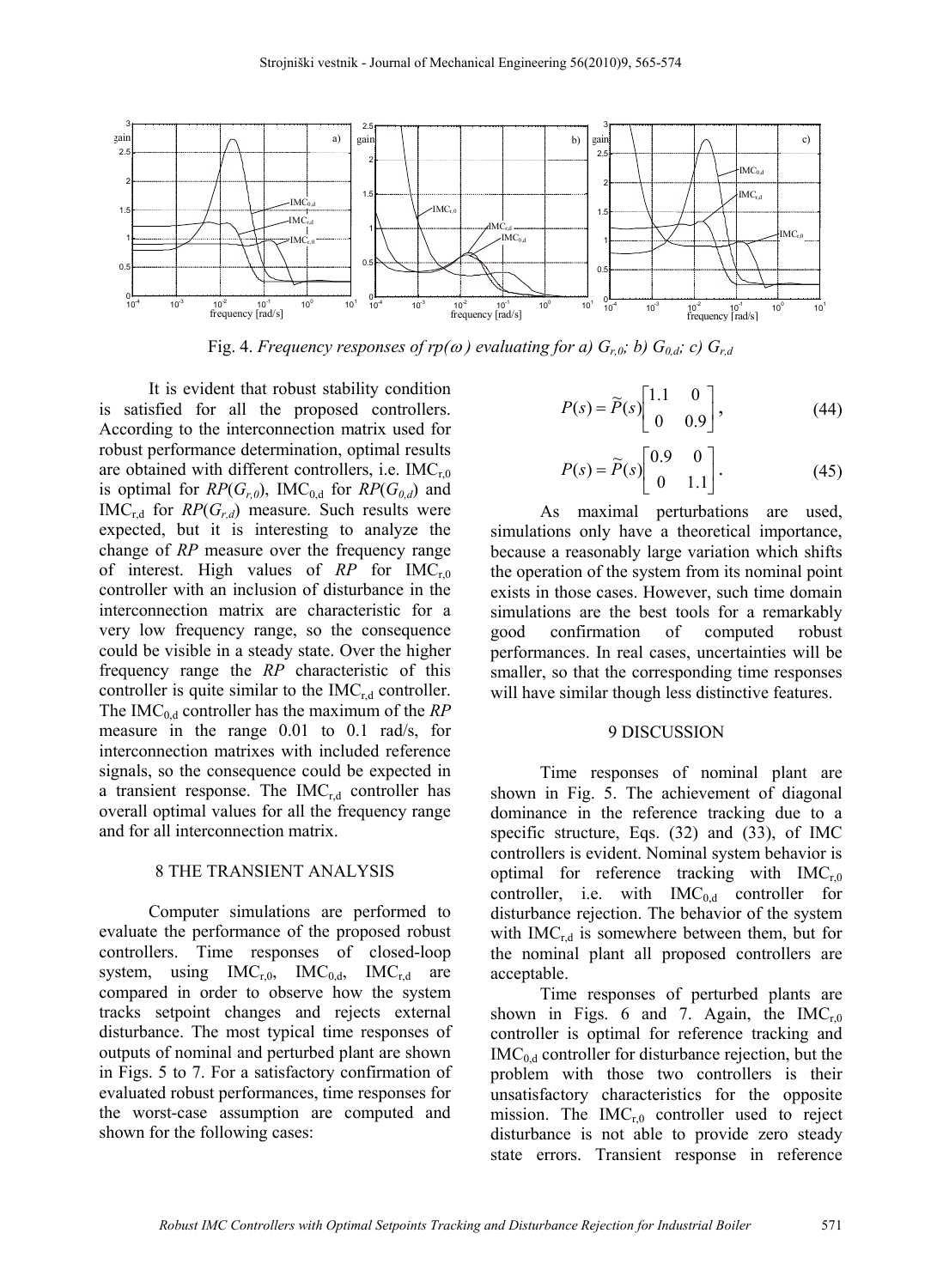tracking with  $IMC_{0,d}$  is with significant overshoot. Physically this means that the system with the  $IMC_{r0}$  controller will not be able to achieve insensitivity of drum water level to change in the steam flow rate and that the system with  $IMC_{0,d}$ controller will have a significant (and possibly unacceptable) variation in drum pressure and drum water level, especially with a change of fuel flow rate.

The correlation of perturbed plant time response with robust performance measures is evident. The highest  $rp$  measures of the IMC<sub>0 d</sub> controller with  $G_{r,0}$  and  $G_{r,d}$  have the obvious influence on time response in reference tracking. Also, the worst rp measure with  $G_{0,d}$  at low frequencies is confirmed in problems with disturbance rejection.



Fig. 5. *Time responses of nominal plant to unity step signal: a and b) in input u<sub>1</sub>; c and d) in input u<sub>2</sub>; e and f) in input d* 



Fig. 6. *Time responses of perturbed plant (44) to unity step signal:a and b) in input*  $u_1$ *; c and d) in input u2; e and f) in input d*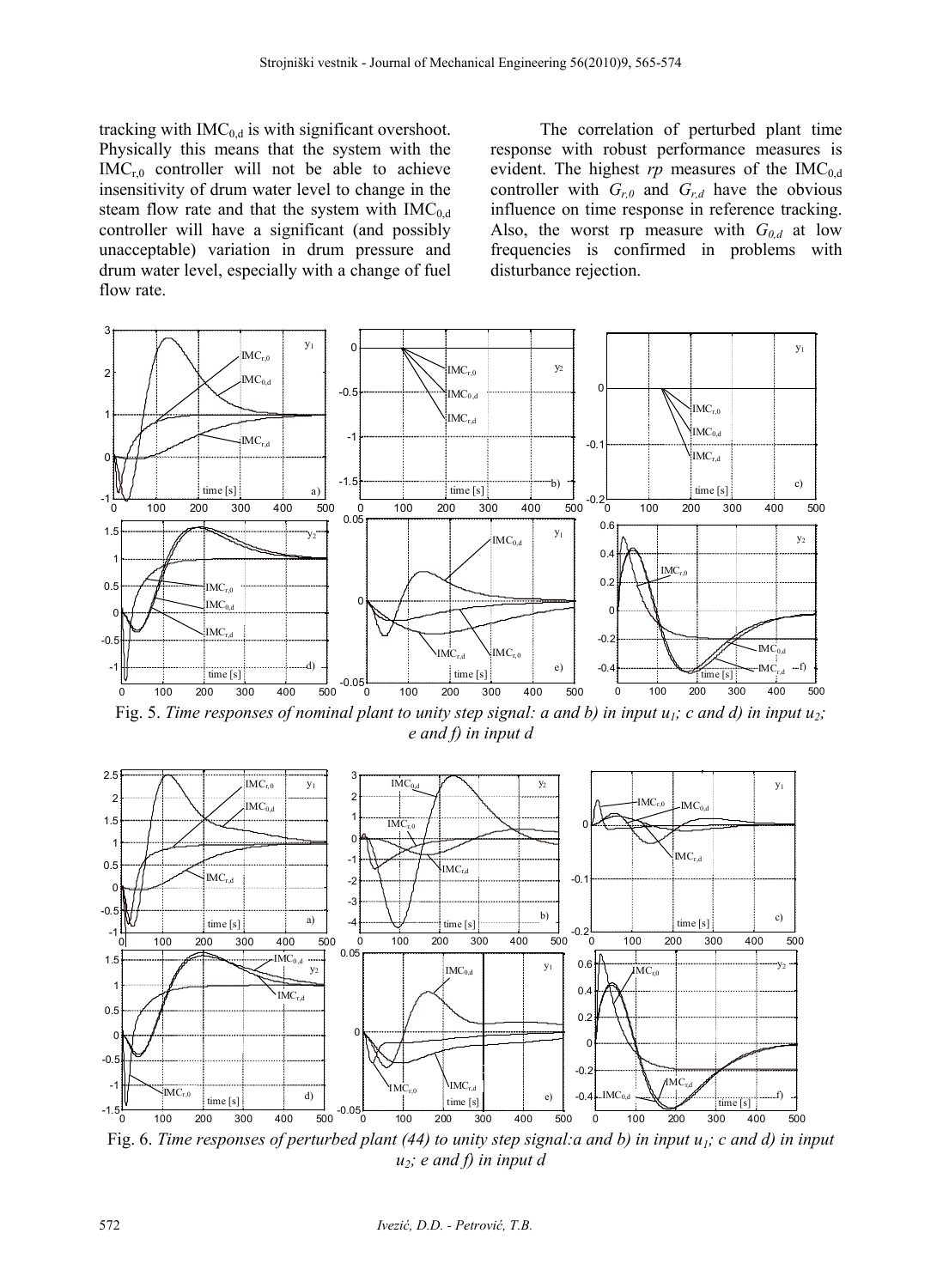

Fig. 7. *Time responses of perturbed plant (45) to unity step signal: a and b) in input u<sub>1</sub>; c and d) in input u2; e and f) in input d*

The IMC $_{rd}$  controller is the best solution for overcoming the trade-off between setpoint tracking and disturbance rejection. Time responses of perturbed plant with that controller confirm such a conclusion. It is obvious that  $IMC_{r,d}$  is somewhat slower than  $IMC_{r,0}$  for setpoint tracking, i.e. has longer settling time than  $IMC<sub>0 d</sub>$  for disturbance rejection, but without their disadvantage in initial variations and steady-state error.

### 10 CONCLUSIONS

Steam-water part (i.e. a steam drum, downcomers and risers) of an industrial boiler system has been modeled and the input model uncertainty is defined. The controllers are designed using  $\mu$ -analysis control theory and they achieve robustness against uncertainties and disturbance. The designed controllers are robust for setpoints and/or disturbance. The tuning parameters are selected so that they minimize the robust performance objective. The performances of the closed-loop system with the designed controllers are evaluated by simulations and compared. The achieved results have shown remarkable robustness of the proposed controllers i.e. the closed-loop stability and a satisfactory degree of performance over all the possible plants. Using IMC framework, optimal controller switches effectively overcome the trade-off between setpoint tracking and disturbance rejection over a wide range of possible plants that are investigated.

#### REFERENCES

- [1] Johansson, L., Koivo, H.N. (1984). Inverse Nyquist array technique in the design of a multivariable controller for a solid-fuel boiler. *International Journal of Control*, vol. 40, no. 6, p. 1077-1088.
- [2] Cori, R., Maffezzoni, C. (1984). Practical optimal control of a drum boiler power plant. *Automatica*, vol. 20, no. 2, p. 163-173.
- [3] Kwon, W.H., Kim, S.W., Park, P.G. (1989). On the multivariable robust control of a boiler-turbine system. *Proceedings of Symposium on Power Systems and Power Plant Control*, Seoul, p. 219-223.
- [4] Pellegrinetti, G., Bentsman, J. (1994).  $H_{\infty}$ controller design for boilers. *International Journal of Robust and Nonlinear Control*, vol. 4, no. 5, p. 645-671.
- [5] Tan, W., Marquez, H.J., Chen, T. (2002). Multivariable Robust Controller Design for a Boiler System. *IEEE Transactions on Control Systems Technology*, vol. 10, no. 5, p. 735-742.
- [6] Hogg, B.M., Rabaie, N.M.E. (1991). Multivariable generalized predictive control